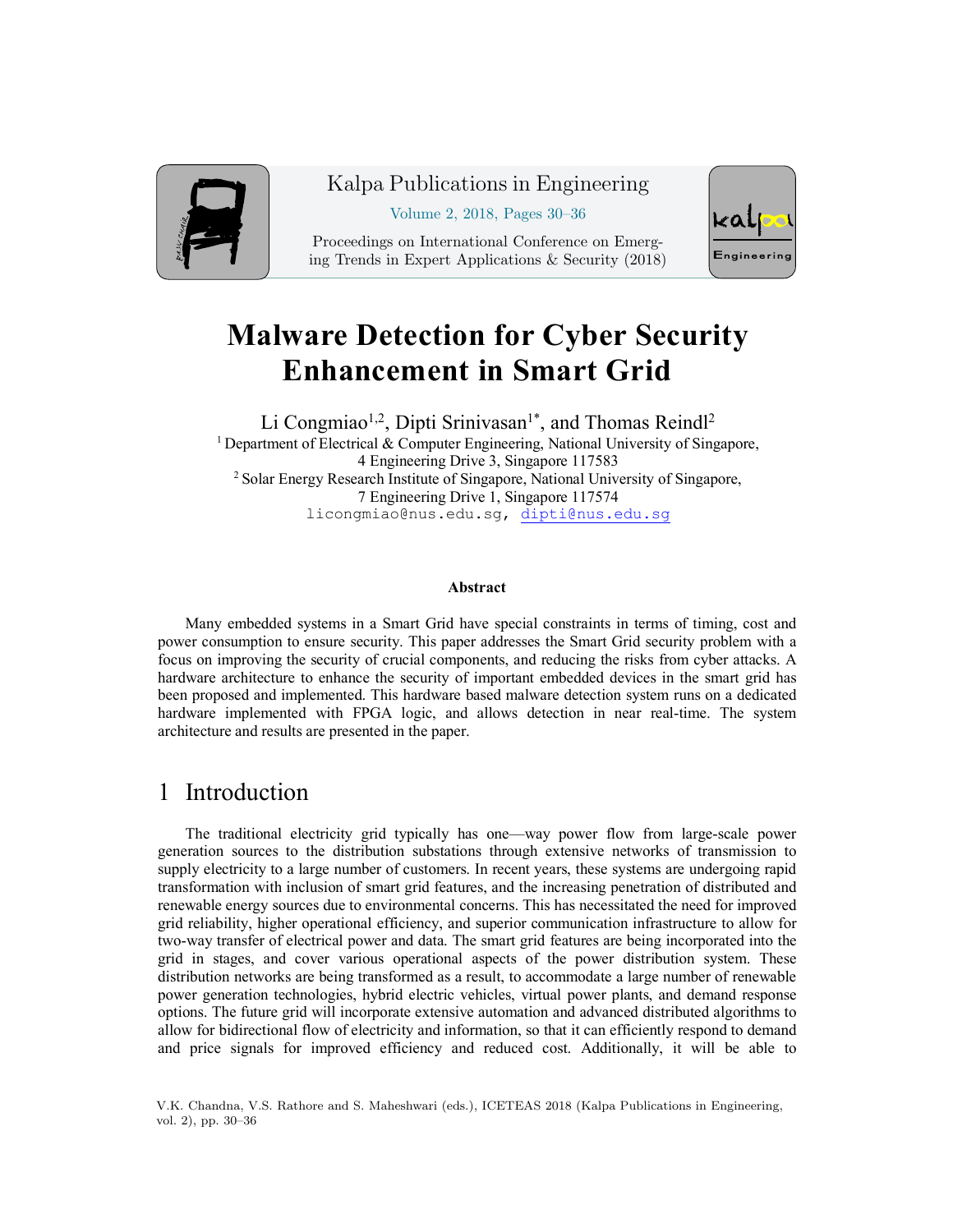autonomously respond to events that occur anywhere in the grid such as transformer failure and demand profile shaping.

Research, development and deployment of efficient algorithms and technologies for optimal management of such smart electricity grids are gaining considerable popularity in the industry and academia. The building blocks of future home energy management systems will be smart meters. These devices, which will be installed in all residential and industrial premises, will collect real time data for various applications.

In addition to enhancing the capabilities of these meters which are connected to the end points of electricity consumption chain [Charavi, 2011], many more issues need to be considered from operational reliability and security points of view.

The research and development in the field of smart grid spans three domains: (1) the infrastructure for information, communication and delivery of energy, (2) smart management system for implementation of distributed control and energy management applications, and (3) smart protection system for incident detection, fault restoration, advanced grid reliability analysis, and security  $&$  privacy protection.

#### 1.1 Demand Side Management (DSM)

The smart infrastructure includes advanced tools for metering which generate information from sensors, smart meters, and phasor measurement units (PMUs) which are deployed across the network, and information management as well as communication subsystems which transmit data among different systems, devices and applications in the smart grid. It supports two-way information flow between various entities and provides the foundation for realizing smart management and control system. Cyber security is one of the biggest challenges in smart grid. The system has several points which make it possible for an attacker to gain access to the control software, user data, and load profiles. Such vulnerabilities can potentially allow the attacker to change load conditions which can destabilize the grid in unpredictable ways [Metke, 2010]. The smart meters can bring security issues because they are easy target for malicious hackers. The attackers can manipulate the information on electricity price signals or fabricate energy meter readings of a compromised meter. In the scenario that a few central controllers control millions of smart meters, a compromised controller can cause disastrous results. In general, many of the privacy and security issues that exist in the modern internet and wireless communication networks are also present in a smart grid.

Malicious attacks on information transmission in smart grid include three major types based on their goals [Lu, 2010]. They are network availability (DoS) attacks; data integrity attacks (modify or corrupt information), and information privacy attacks (eavesdrop on communications). The authors in [Khurana, 2010] discussed a set of design principles and engineering practices that can help ensure the correctness and effectiveness of standards for authentication in smart grid protocols.

This is a very complex system-related problem with multiple levels of interdependencies between the variable distributed generation and user demand, potential interaction between the grid and the PV systems and possible storage devices. This paper addresses the Smart Grid security problem with a focus on improving the security of crucial components, and reducing the risks from cyber attacks. A hardware architecture to enhance the security of important embedded devices in the smart grid was also proposed and implemented. Demand Side Management (DSM) requires sophisticated real-time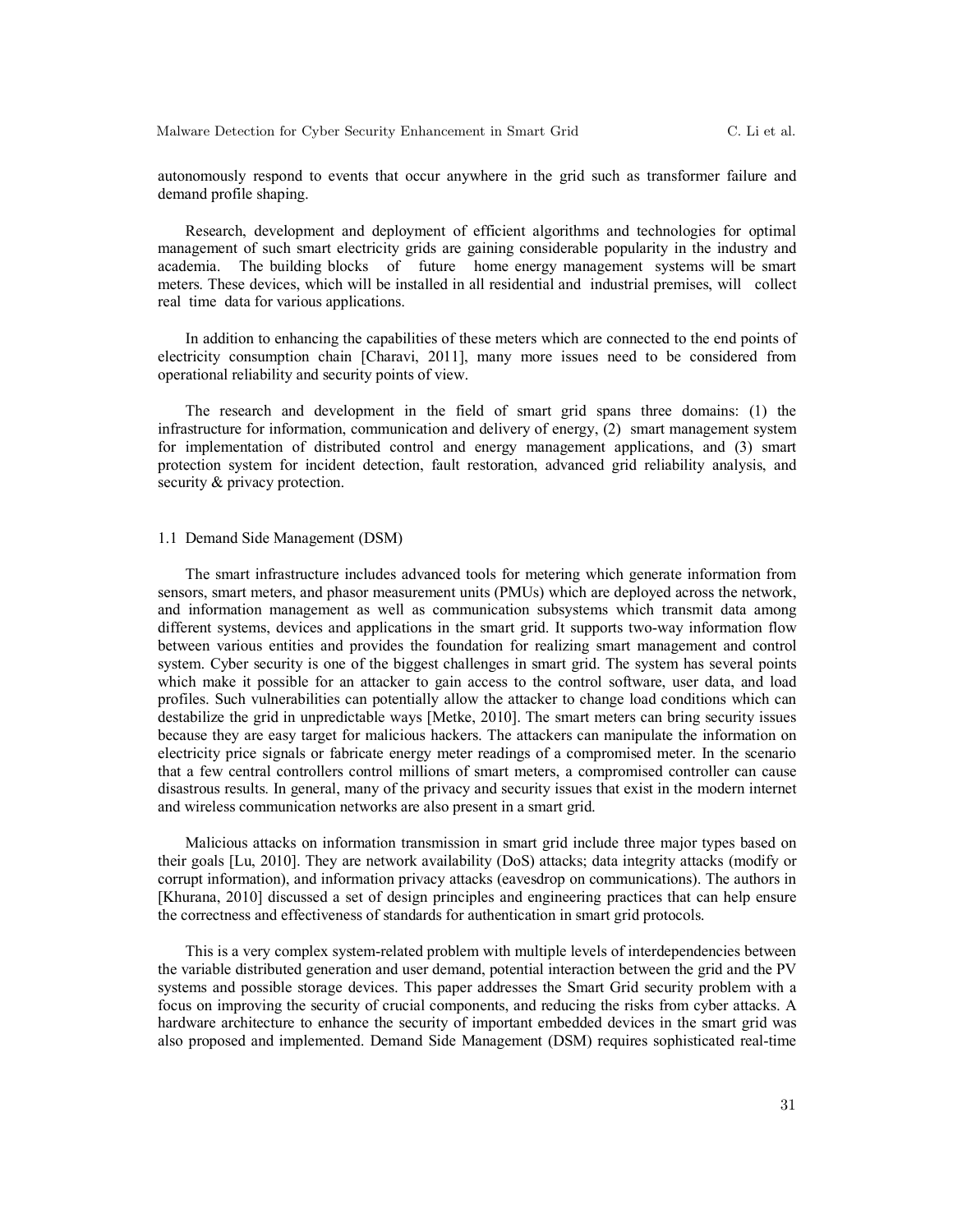embedded control systems to manage distributed energy resources. Many embedded systems in smart grid have special constraints in term of timing, cost and power consumption to ensure security.

In the context of a smart grid, researchers have proposed various techniques to prevent and detect malware. One promising approach is called attestation, which belongs to anomaly-based technique. It verifies the signature of executing code remotely to detect any alteration by malware. LeMay et al. proposed architectures to provide remote attestation for smart meters [LeMay, 2009, Seshadri, 2004]. They check the integrity of cryptographic hash of the firmware revisions in the audit data using flash microcontroller units and provide attestation through virtual machines implemented on commodity desktops. Compared with their work, our approach was implemented on FPGA with much lesser hardware overheads and was able to achieve finer granularity and faster detection speed. Other software-based attestations do not rely on specialized hardware, but make assumptions that the verifier can uniquely communicate with the device after verification [Seshadri, 2004, Shah, 2008]. Shah et al. implemented this concept on the devices in SCADA system.

In this paper, we propose a hardware based malware detection system to allow detection in near real-time. The system runs on a dedicated hardware that is implemented with FPGA logic. It is directly integrated with an embedded processor to monitor program execution and send immediate feedback to the processor. The main idea is to generate the function call graphs for the program to be monitored through static analysis of its source code before execution. During runtime, the processor sends execution progress to the detection system. If the execution violates the flow defined in the function call graph, then a malicious attack is reported. The following sections describe the proposed malware detection system, its hardware implementation, and experimental results on benchmark sets.

### 2 **Proposed Malware Detection System**

The detailed hardware architecture of our malware detection system is shown in Figure 1. It includes two main subsystems, which are general purpose embedded system and real-time detection system. The two systems run in parallel separately with feedback from each other.



**Figure 1.** System Architecture of the proposed malware detection system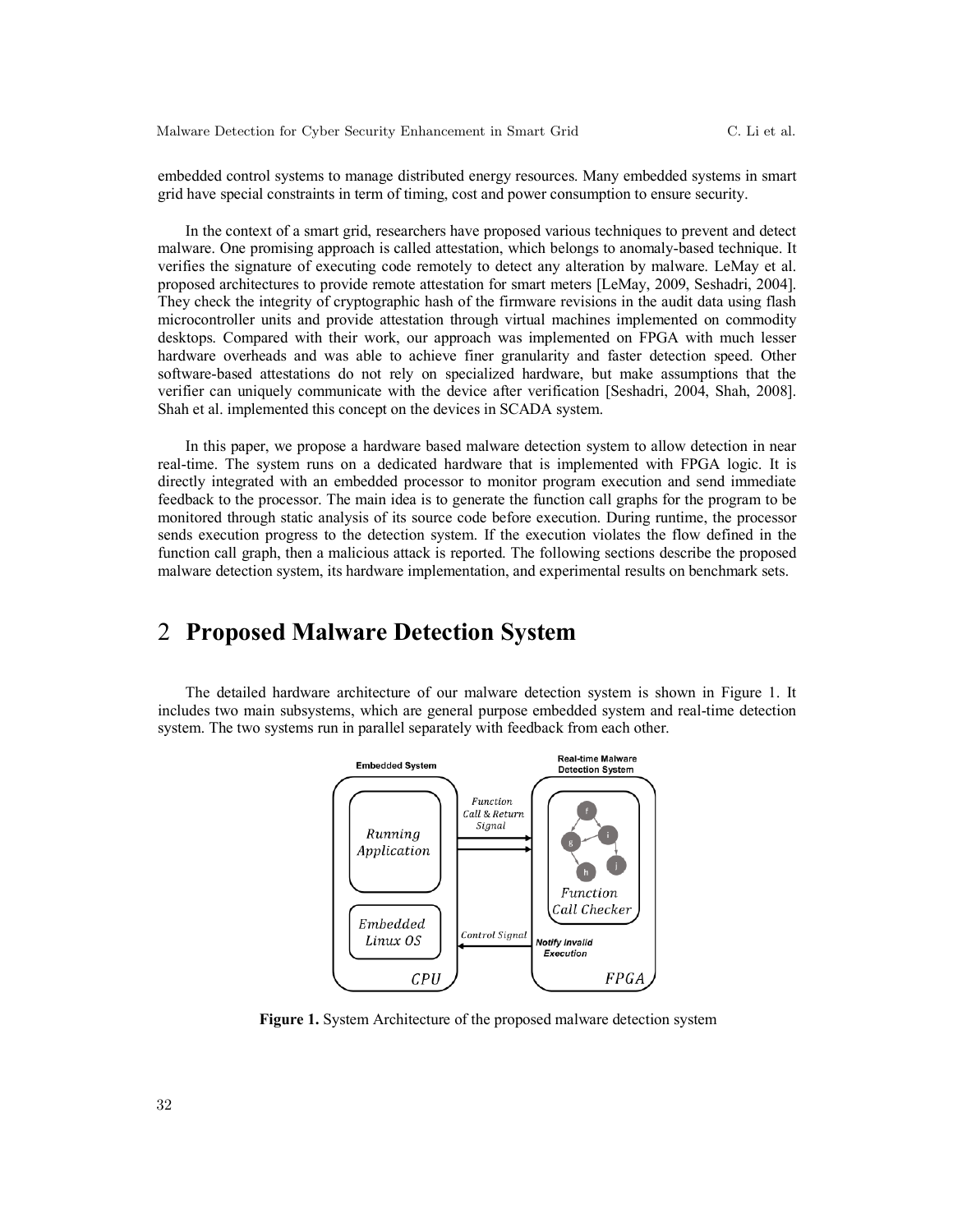The general purpose embedded system is the same as the conventional one, which includes an embedded CPU, necessary I/O pins, memory and other elements to support application execution. The CPU runs embedded Linux operating system. User applications execute on top of the operating system. The embedded system sends real-time function calls and returns signals of the target user application to be monitored to the detection system in real-time. This updates the detection system with current progress in terms of function calls or returns of the running application. For example, the smart meter can be implemented on the embedded system, and monitored in real-time. Additionally, there could be multiple applications running in parallel to provide different functionalities such as controlling all the smart home appliances and communicating with the utility company.

The real-time detection system is implemented in FPGA. With the re-configurable feature of FPGA, the detection logic can be changed easily according to different applications running in the CPU. For smart meter, the real-time detection logic will be configured dynamically according to the current running application on the meter. The detection system consists of a function call checker for the running application. It checks the function calls, and returns with the given information stream from the embedded system and pre-generated function call graphs. The function call graph represents the sequence of permissible control flow. If the program flow deviates from the graph, a control signal will be triggered to stop or notify invalid execution in the embedded processor. Any such invalid execution will be assumed as a malicious attack.

The function call graph is generated offline at compile time of the application. This process is considered as a static analysis of the source code without running the code. It firstly parses the source code to generate the syntax tree, and then finds names of the defined functions and the functions they are calling to generate the call graph. The graph is then used to design the logic of FPGA for detection system. We assume that this process is carried out in a secured environment where hackers are not able to alter the source code or call graph. Before runtime, the application binary is loaded to CPU and the bit stream of detection system is loaded to the FPGA fabric.

### **3 System Implementation**

The key component for the malware detection system is the function call checker. To implement it, we need to firstly generate the function call graph offline at a secure environment as mentioned previously. Each node in the graph represents a function, and an edge indicates a function call or return from one function to another. The function call graph (FCG) is then converted to a finite state machine (FSM) for hardware implementation. We use the Mealy type state machine to implement the FSM, where the outputs of the machine depend on both the inputs and its current state. In our design as shown in Figure 2, the finite state machine with N states takes the input, which is set to 1 if it is a function call or 0, which represents a function return, and another set of input bits, which are the binary representation of function index, as well as the value of current state index to decide the value of output. The FSM only has one bit output v, which is set to 1 for valid transition and 0 for an invalid one.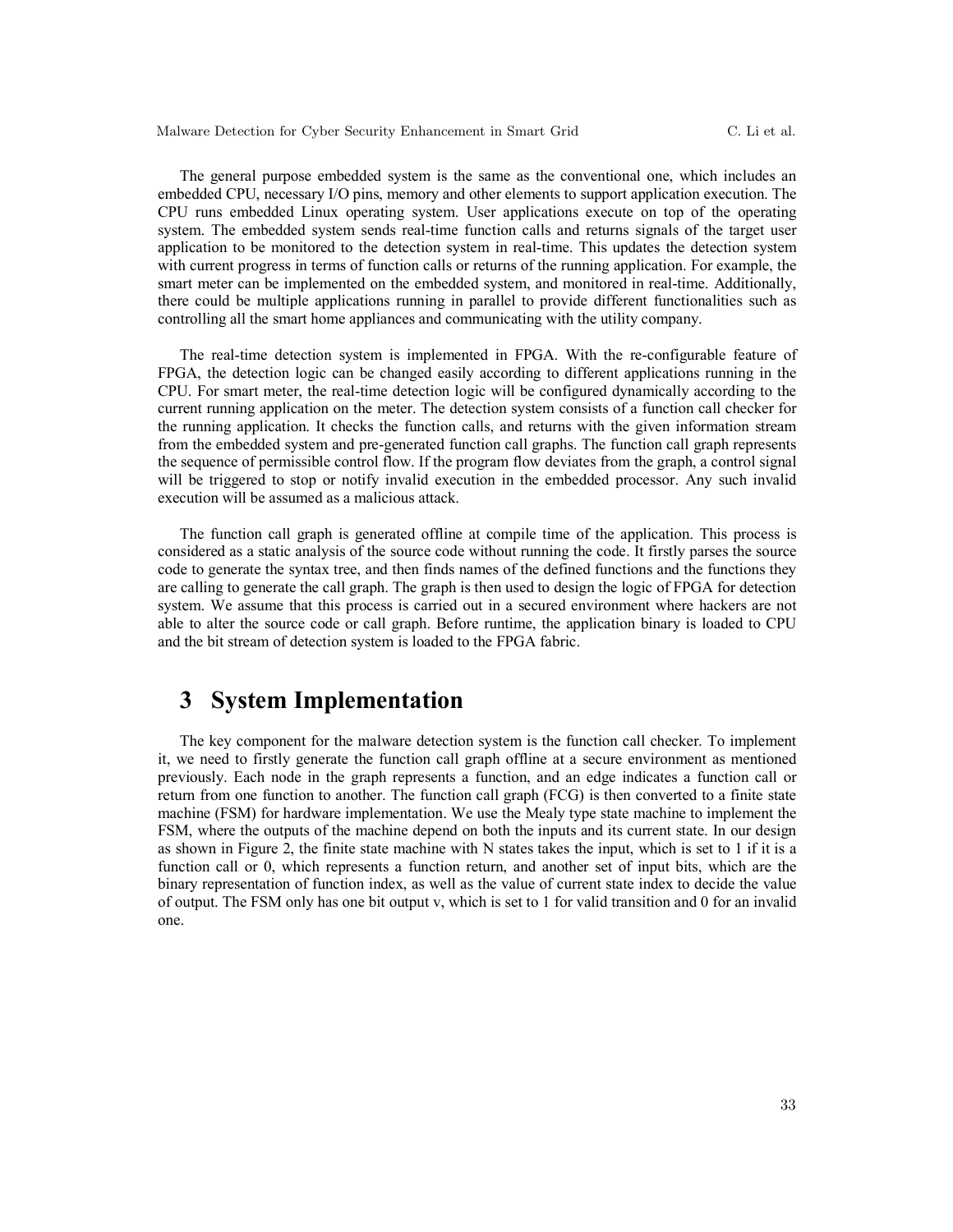

**Figure 2.** Hardware implementation block diagram for finite state machine (FSM)

A FCG with *N* functions is translated into a FSM with *N* states. Function with index *i* is mapped to state *i*. For each edge *eij* in FCG, add a transition from *statei* to *statej* with input *f=1* and and output *v=1* for function call, and another transition in the reverse direction from *statej* to *statei* with input *f=0* and and output *v=1* for function return. Therefore, transitions with input values defined above will output 1 to indicate a valid execution. Other input values or transitions not defined will output 0 to report an invalid transition to the running application. The generated FSM is stored as DOT (graph description language) format for VHDL code generation in the next step.

After generating the finite state machine in DOT format, an automated tool has been developed to interpret the DOT graph and translate it into VHDL file for hardware synthesis and implementation. We use the Vivado Design Suite from Xilinx to perform hardware synthesis and implementation for the Zynq™-7000 All Programmable SoC. This hardware was selected because the Zynq-7000 consists of a complete ARM®-based Processing System, and a tightly integrated FPGA fabric which resemble the architecture of our proposed hardware-assisted malware detection system. It also allows partial reconfiguration, which could be useful to extend its application to other devices and functions in the smart grid.

## **4 Experimental Results**

As our proposed system is application-specific, and it scales with different application sizes, we chose the applications from MiBench benchmark suite [Guthaus, 2001] to generate realistic embedded system workloads. The suite is a commercially representative embedded benchmark suite, which contains applications from different domains including automotive/industrial, consumer, office, network, security and telecom sectors.

We chose representative applications within different size ranges, and ignored the trivial ones with less than five function calls to study the area overheads. We synthesized and implemented the FSM for function call checker on the Zynq-7000 from Xilinx, which includes embedded arm processor as well as field programmable gate arrays (FPGAs). The area overheads for different benchmark applications are listed in Table 1.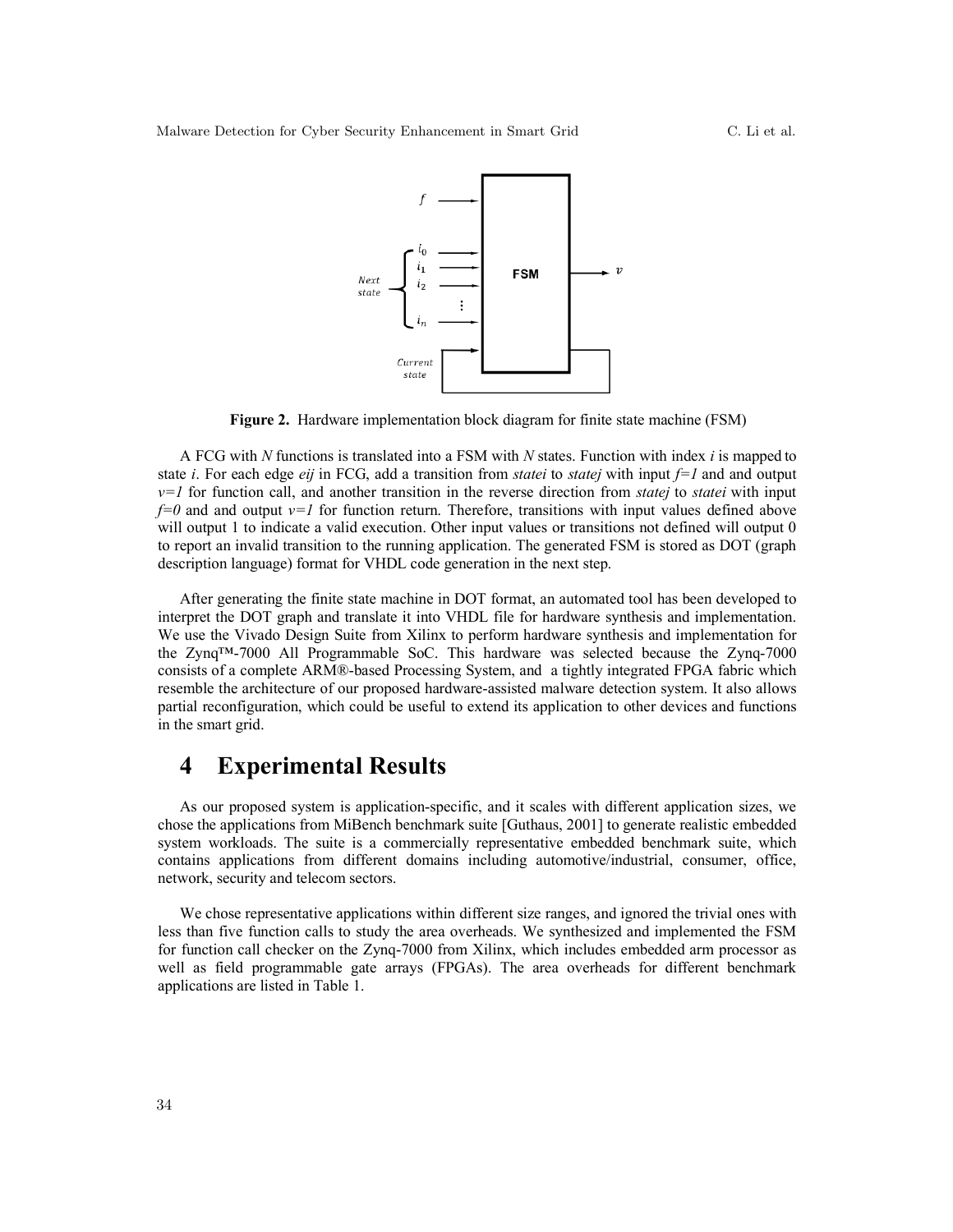| <b>Application</b> | #Fns<br>(states) | $#Fn$ calls<br><i>(transitions)</i> | FF  | LUT  | <b>LUT</b><br>utilization $%$ I/O |    | <b>BUFG</b> |
|--------------------|------------------|-------------------------------------|-----|------|-----------------------------------|----|-------------|
| Dijkstra           | 6                | 6                                   | 3   | 11   | 0.02%                             | 9  |             |
| Patricia           |                  | 19                                  | 3   | 12   | 0.02%                             | 9  |             |
| <b>SHA</b>         | 8                | 9                                   | 3   | 15   | $0.03\%$                          | 10 |             |
| <b>Blowfish</b>    | 12               | 20                                  | 4   | 34   | 0.06%                             | 10 |             |
| TypeSet            | 26               | 43                                  | 5   | 122  | 0.23%                             | 11 |             |
| <b>MAD</b>         | 49               | 65                                  | 35  | 249  | 1%                                | 12 |             |
| Lame               | 173              | 201                                 | 131 | 1700 | $3.2\%$                           | 14 |             |
| PGP                | 295              | 883                                 | 9   | 5261 | 9.89%                             | 15 |             |
| <b>JPEG</b>        | 435              | 649                                 | 9   | 4358 | 8.19%                             | 15 |             |

**Table 1: Area overheads for FSM**

In general, the results show that the lookup table LUT count grows with increasing number of functions and function calls in applications. For the sample experiment, the LUT counts show a near linear increase with rising complexity of FSM. For the largest application PGP, it utilized 9.89% of the LUT resources, which is still within a reasonable range. For applications with average size, the utilization rate is around 1%, which means with a relative small size of extra hardware logic, the embedded system can enjoy much better security assurance. This is especially important for Internet connected critical control systems in the smart grid environment.

With rapid technological developments in the FPGA industry, FPGAs are able to provide significantly reduced power, increased speed and lower cost solutions. The relative overheads compared with the total available hardware resources will be greatly reduced when implementing hardware based malware detection system. This will also enable more sophisticated detection techniques to be implemented in hardware with evolving malware detection techniques.

### **5 Conclusions**

In this paper, the Smart Grid security problem has been addressed, with a focus on improving the security of crucial components and reducing the risks from cyber attacks. A hardware architecture to enhance the security of important embedded devices in the smart grid has been proposed and implemented. This hardware based malware detection system runs on a dedicated hardware implemented with FPGA logic. The hardware architecture can be implemented to protect all the data and control signals from cyber attacks. The results show that the proposed architecture is capable of allowing malware detection in near real-time.

The proposed architecture can be implemented for various data analysis and control systems in smart grid environment. In addition, we can utilize the existing TrustZone technology in ARM processors, which provides a secure enclave to isolate trusted applications in a secure execution environment, to implement the critical control systems in the trust domain compared with normal applications.